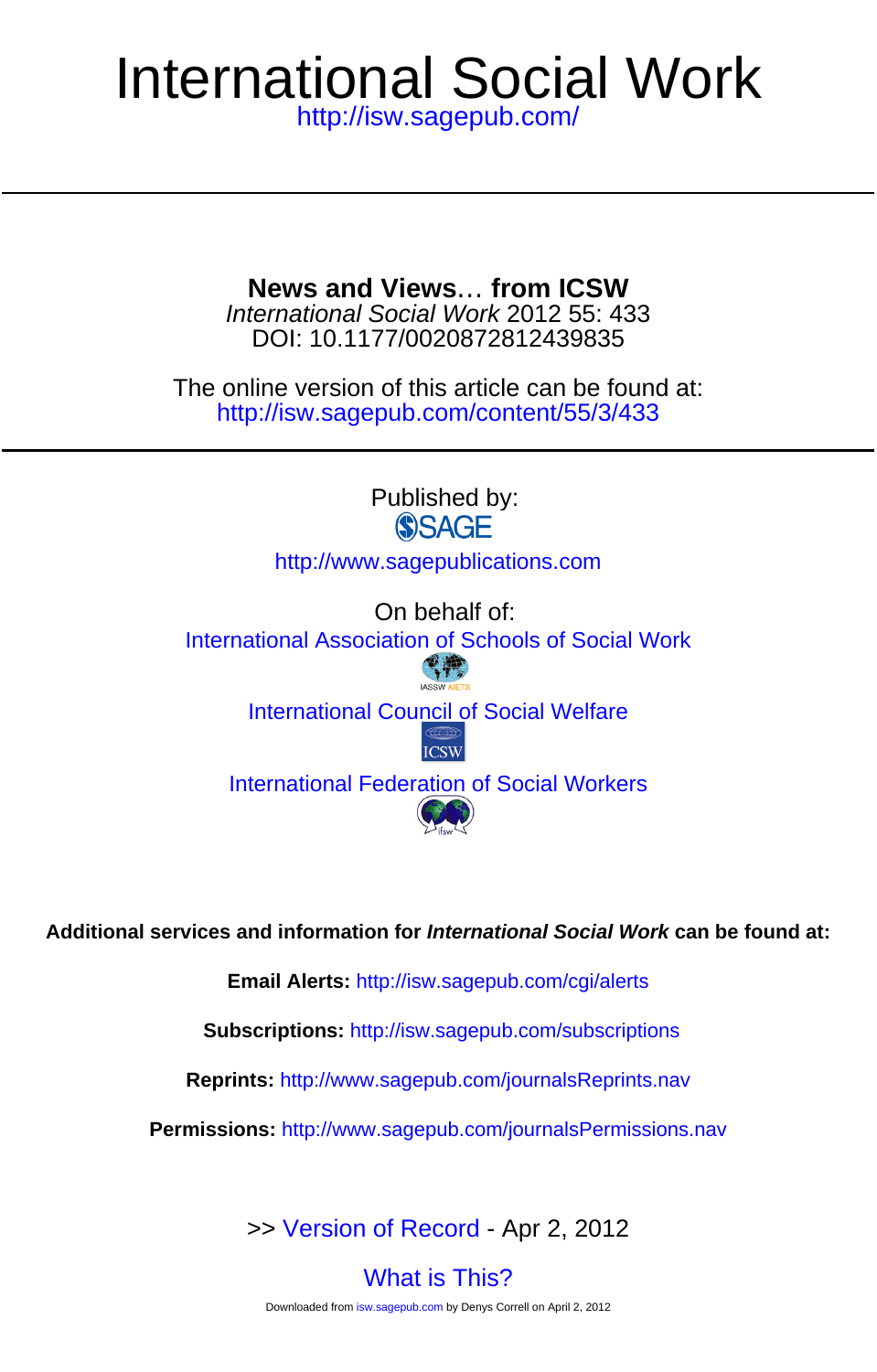

## **News and Views… from ICSW**

*International Social Work* 55(3) 433–435 © The Author(s) 2012 Reprints and permission: sagepub. co.uk/journalsPermissions.nav DOI: 10.1177/0020872812439835 isw.sagepub.com



This issue of International Social Work will be released a few months before the Joint World Conference of the International Association of Schools of Social Work (IASSW), the International Council on Social Welfare (ICSW) and the International Federation of Social Workers (IFSW). This will be the second time this century the three organisations have combined their knowledge and memberships to hold a joint conference. The first in 2010 was successful through the extraordinary work of the Hong Kong hosts and the willingness of IASSW, ICSW and IFSW to work together to achieve common goals.

The conference this year in Stockholm has attracted a similar number of abstracts to Hong Kong – about 2000. This provides a challenge to the Swedish hosts and the Programme Committee to assess each abstract and decide who will present papers.

Over the many years of my work I have found more can be achieved by organisations taking the time and effort to find the policies that are shared. Once our organisations have developed common policies and directions it is easier to convince governments that they should adopt the policies.

While in Stockholm IASSW, ICSW and IFSW will have their own meetings of members. At these meetings each organisation will set its agenda for the next years. ICSW members will deliberate on a new four year programme. The path to this new programme started in Paris in early 2012. ICSW invited experts in social policy and development to advise ICSW on their perceptions of the global economic and social circumstances which should shape the ICSW programme. In light of our work together IASSW and IFSW were invited to contribute. In addition the International Association for Community Development participated. The results were rich.

Four areas emerged: the post Millennium Development Goal (MDG) decision making process; developments in the Social Protection Floor Initiative (SPFI); changes in global governance; and the combined climate, food and land crisis.

The MDGs are due to conclude in 2015. It is likely the post 2015 agenda would be influenced by some of the criticisms that had been levelled at the initial MDG formulation as well as by the partial failure to meet the MDGs.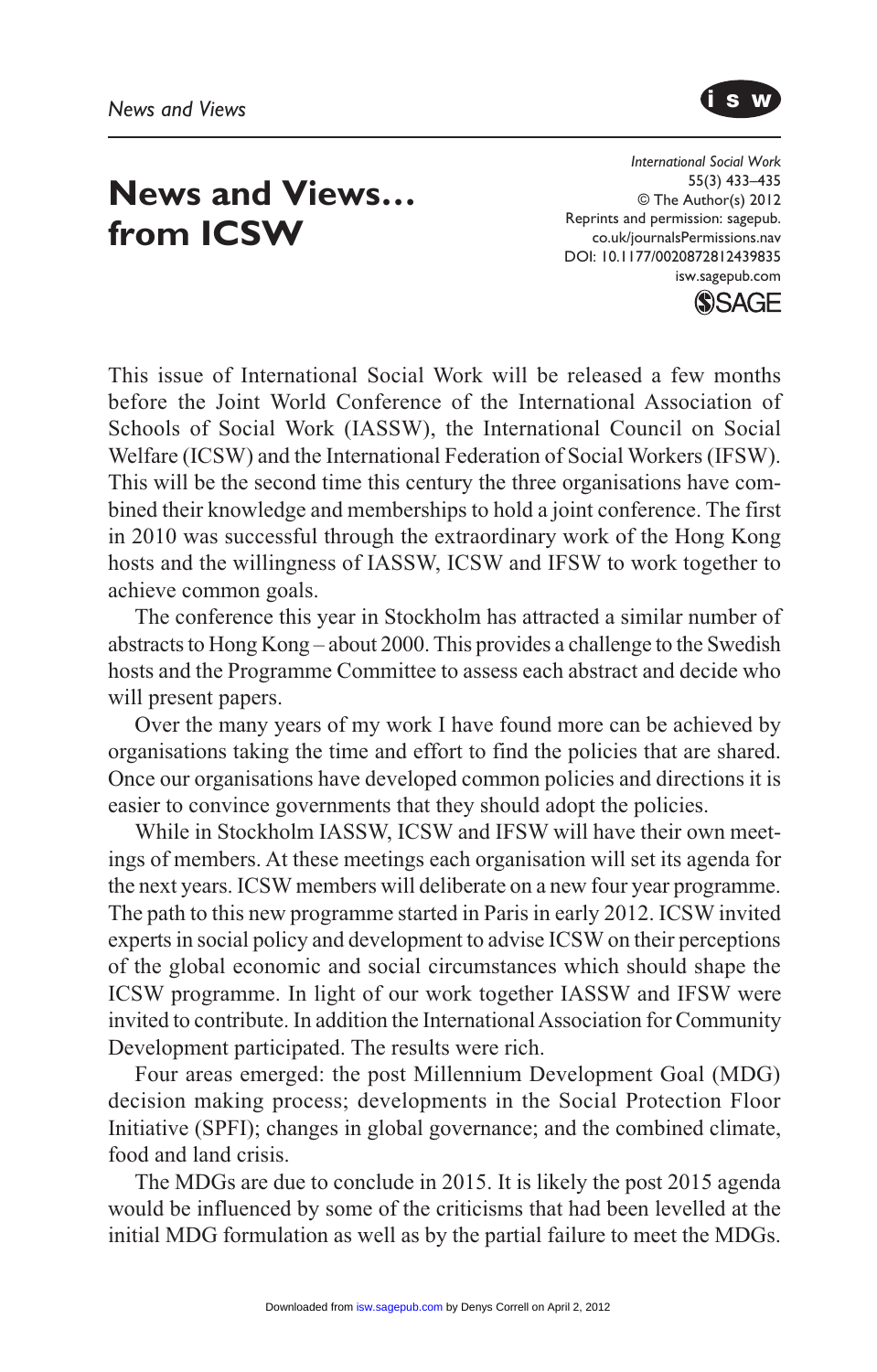These criticisms included: a) the focus on poverty rather than a more inclusive approach to equitable social development for all within which the middle class could see the need for revenue raising as their needs would be met too, b) the focus on poverty de-linked from social structural causes of poverty and inequity, c) the weakness in the follow through on Millennium Development Goal 8: *Develop a global partnership for development*, d) the partial retreat from the outcomes of the 1995 Copenhagen World Summit on Social Development that the MDGs represented. In summary the MDGs were a mechanistic approach to poverty that did not recognise the interconnections of social, economic and environmental policies and did not stress the importance of institutional development and associated policies to foster inclusive and equitable development central to reducing poverty and vulnerability.

The post 2015 MDG discussion is in danger of being shaped largely by the climate and ecological crisis in the context of the Rio+20 process that emphasises environmental sustainability only. However the UN Secretary General's High Level Panel on Global Sustainability chaired by Finland and South Africa argues for a new development paradigm which would be couched in terms of economic growth, social equality and environmental sustainability with people at the centre of the vision of sustainable development<sup>1</sup>. If this is to happen, ICSW and other organisations will have to argue the case. The poor of the world cannot afford for the MDGs to be replaced by vacuous sustainable development objectives. We need to re-inject the "social" into the debate.

The UN and International Labour Organisation (ILO) Social Protection Floor Initiative has grown in importance and prominence. ICSW is part of an international agency group which includes in its membership ICSW, ILO, UNICEF, UNDP, WHO, World Bank and others. We expect the ILO at its annual meeting in June 20122 will recommend all countries develop Social Protection Floors that guarantee: a) access to health care, b) access of children to a minimum income, c) access of people of working age to minimum income, d) access of elderly to minimum income. The ILO recommendation would leave it to countries to choose how they define and secure these guarantees, whether through assistance in cash or kind, whether through insurance or other means.

ICSW will continue to support the development and implementation of the SPFI stressing the importance of a universal approach to social protection which covers all social groups across the life span. Such a universal approach would encourage the raising of revenues nationally to support a SPF in ways which an approach targeted on the poor does not.

Among the global social governance changes are: a) the decline in official development assistance (ODA) and the wish of donor recipient governments to raise their own revenues and be less dependent on project-based aid, b) the